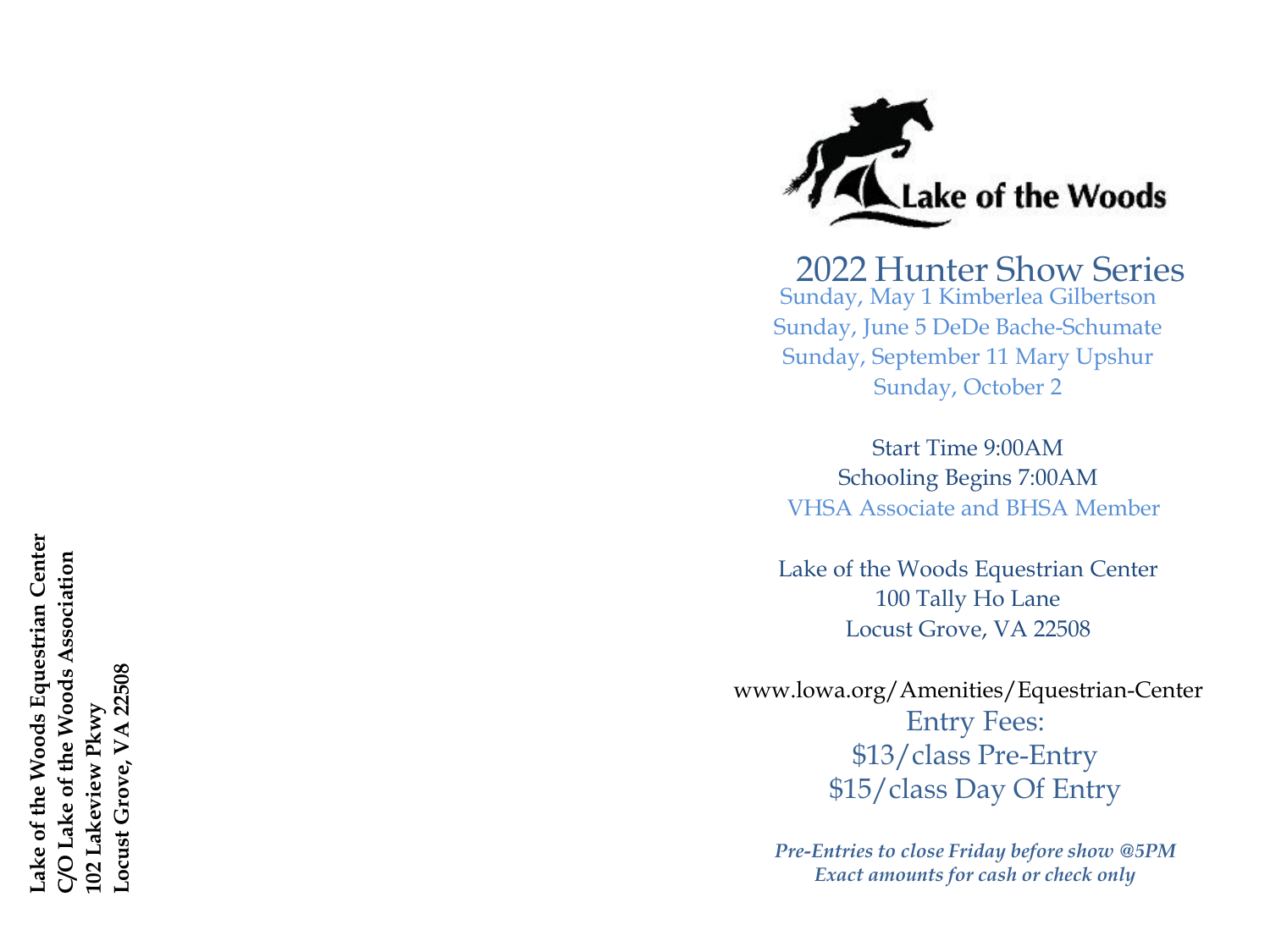### Show start: 9:00AM

Additional schooling breaks may be added if entries warrant—will be announced via Lake of the Woods Equestrian Center Facebook page

A) California Warm-up (course B) 1) BHSA Leadline Equitation: 50% rider, 50% suitability of mount 2) Leadline Equitation 100% rider 3) Leadline Equitation with Simple Tests 100% rider 4) Pre-Short Stirrup Equitation Walk 5) Pre-Short Stirrup Equitation Walk-Trot 6) Pre-Short Stirrup Equitation Walk-Trot, Sitting Trot & Jump Position 7) Pre-Short Stirrup Equitation Ground Poles Course 8) Crossrails Equitation Walk-Trot 9) Crossrails Equitation Walk-Trot-Canter Down the Longside 10) Crossrails Equitation O/F 11) Short Stirrup Equitation Walk-Trot 12) Short Stirrup Equitation W/T/C 13) Short Stirrup Equitation O/F @ 18" 14) Short Stirrup Hunter Under Saddle W/T/C 15) Short Stirrup Hunter O/F @ 18" 16) Short Stirrup Hunter O/F @ 18" 17) Long Stirrup Equitation Walk-Trot 18) Long Stirrup Equitation W/T/C 19) Long Stirrup Equitation O/F 18" 20) Student Equitation Walk-Trot 21) Student Equitation W/T/C 22) Student Equitation O/F @ 2' 23) Pleasure Pony Walk-Trot 24) Pleasure Pony Go As You Please (GAYP) 25) Pleasure Pony W/T/C 26) Green Pony Hunter O/F 2', 2'3", 2'6" 27) Green Pony Hunter O/F 2', 2'3", 2'6" 28) Green Pony Hunter Under Saddle 29) Pony Hunter O/F 2', 2'3", 2'6" 30) Pony Hunter O/F 2', 2'3", 2'6" 31) Pony Hunter Under Saddle 32) Pony Equitation O/F 2', 2'3" or 2'6"

- 33) Equitation on the Flat
- 34) Pleasure Horse Jr./Sr. Walk-Trot
- 35) Pleasure Horse Jr./Sr. Go As You Please

**\*\*SCHOOLING BREAK\*\***

- 36) Pleasure Horse Jr./Sr. W/T/C\*
- 37) Maiden Hunter O/F @ 2'
- 38) Maiden Hunter O/F @ 2'
- 39) Maiden Hunter Under Saddle
- 40) Limit Rider Hunter O/F @ 2' or 2'3
- 41) Limit Rider Hunter O/F @ 2' or 2'3
- 42) Limit Rider Hunter Under Saddle
- 43) Low Hunter O/F @ 2', 2'3"
- 44) Low Hunter O/F @ 2', 2'3"
- 45) Low Hunter Under Saddle
- 46) Green Hunter Horse O/F @ 2'6"
- 47) Green Hunter Horse O/F @ 2'6"
- 48) Green Hunter Horse Under Saddle
- 49) Schooling Hunter O/F @ 2'6" or 2'9"
- 50) Schooling Hunter O/F @ 2'6" or 2'9"
- 51) Schooling Hunter Under Saddle
- 52) VHSA/BHSA TB Hunter O/F 2'6"
- 53) VHSA/BHSA TB Hunter O/F 2'6"
- 54) VHSA/BHSA TB Hunter Under Saddle
- 55) VHSA/BHSA Children's/AA Equitation @ 2'6" or 2'9" or 3'
- 56) Children's/Adult Amateur Hunter O/F @ 2'6" or 2'9" or 3'
- 57) Children's/Adult Amateur Hunter O/F @ 2'6" or 2'9 or 3'
- 58) Children's/Adult Amateur Hunter Under Saddle
- 59) Working Hunter O/F @ 2'9" or 3'
- 60) Working Hunter O/F @ 2'9" or 3'
- 61) Working Hunter Under Saddle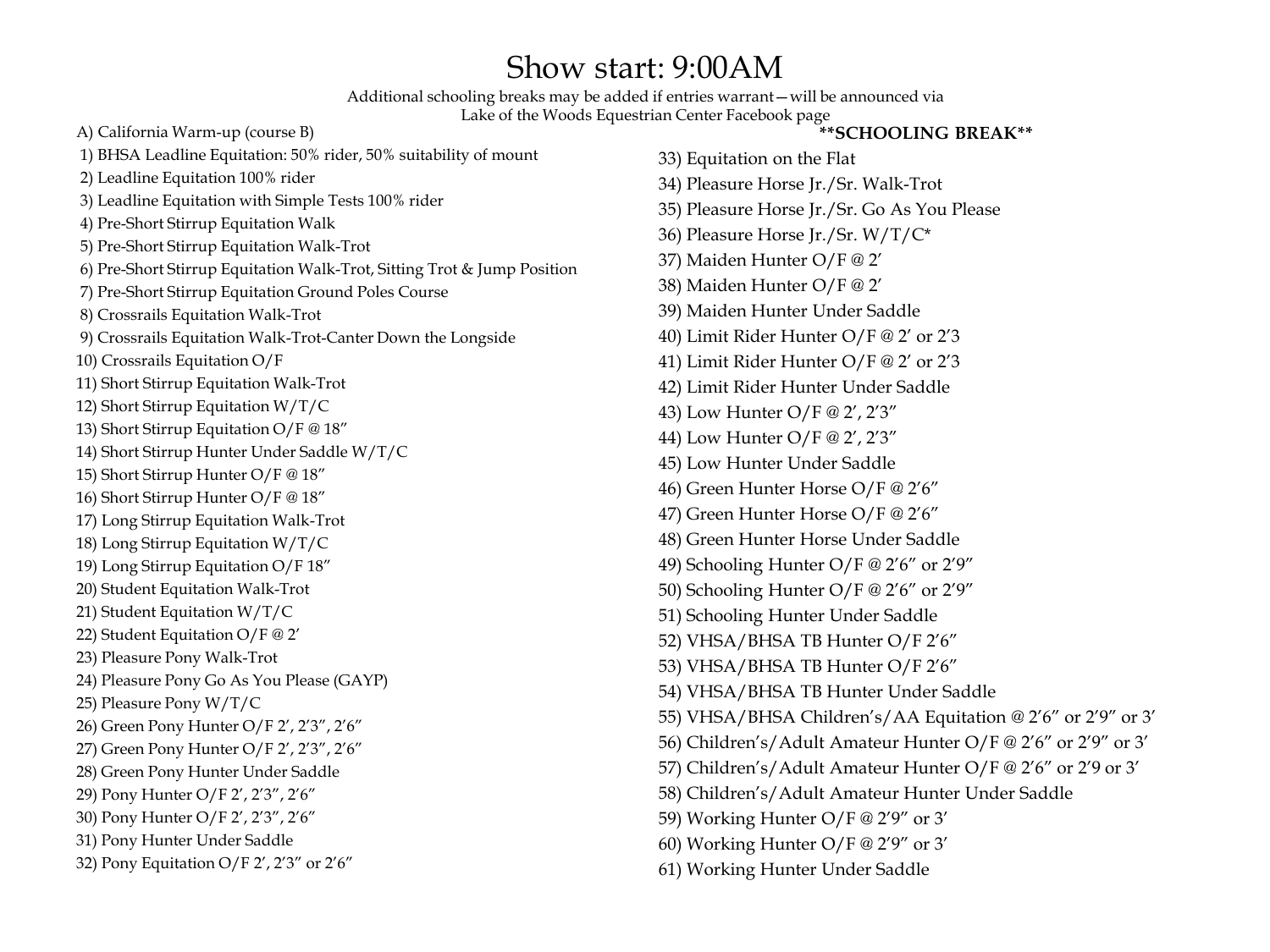#### *Division Specifications*

*California Warm – Up* **–** An unjudged warm-up round may be ridden prior to your judged class. Course B open all day.

*Leadline* – Open to riders 7 and under as of December 1 of the current show year. Judged 50% rider equitation and 50% suitability of mount. **BHSA**

*Pre-Short Stirrup Eq*.–Open to riders 10 years and under as of December 1 of the current show year. Judged on equitation. Riders may not cross-enter into any class in which they would be asked to canter or jump. **BHSA**

*Crossrails* – Open to riders 12 years and under as of December 1 of the current show year who have not shown over 18". May trot or canter fences. Riders may not cross enter into classes where they would jump 18".

*Short Stirrup Eq.* – Open to riders 12 years and under as December 1 of the current show year. Judged on equitation. Riders may not cross enter into classes where they would jump over 18". May trot or canter o/f. **BHSA**

*Short Stirrup Hunter-*Open to riders 12 years and under as of December 1 of the current show year. Open to horses and ponies. Riders may only cross enter into Short Stirrup Equitation, Pleasure Divisions & Eq. on the Flat. May trot or canter o/f. **VHSA**

*Long Stirrup Eq.***-** Open to riders ages 13+ as of December 1 of the current show year on horses or ponies who have now shown over 2'. May trot or canter O/F. Will not canter in large group.

**Student Equitation –** Open to riders in their first or second year of showing over fences at 2'0" or higher as December 1 of the current show year. Judged on equitation. May trot or canter o/f. Riders competing in the Student Equitation Division are limited to two years only, whether they compete over fences or not. **BHSA**

*Pleasure Pony/Horse*–Open to ponies/horses ridden by Jr's/Adults. Judged on performance, soundness and manners. Horses will be split Jr./Adult if entries warrant. **VHSA/BHSA**

*Green Pony Hunter*- Open to Juniors riding ponies within their 1<sup>st</sup> year of showing. Fences at 2' for small ponies, 2'3" for medium ponies, and 2'6" for large ponies. **VHSA/BHSA**

*Pony Hunter-Open to Juniors riding ponies; fences at 2' for small ponies, 2'3" for medium ponies, and 2'6" for large ponies. May combine with Green Pony* Hunter. **VHSA/BHSA**

*Pony Equitation-Open to Juniors riding ponies; fences at 2' for small ponies,*  $2'3''$  *for medium ponies, and*  $2'6''$  *for large ponies. Judge may call back at least 1/4* of the class to test. **VHSA/BHSA**

*Eq. on the Flat* **–** To be shown at W/T/C both directions. Judged on position, control and guidance. Class will be split Jr.'s 14 yrs & under, 15 yrs. – 17 yrs as of December 1 of the current show year and Adult Amateur if entries warrant**. VHSA/BHSA**

*Maiden Hunter* - Open to horses or ponies in their first year of showing over fences at 2' or higher as of December 1 of the current show year. May trot or canter over fences. No restrictions on riders. **BHSA**

*Limit Rider Hunter* – Open to horses & ponies ridden by Jr's or AA's who are not entered in any classes jumping 2'6 or higher. These riders are not eligible for AA Eq, Pony Eq., or JR/Children EQ. Ponies must be ridden by Jr's. Horses & Ponies may cross enter into other divisions. Fence height choice of 2'0"or 2'3" **BHSA**

*Low Hunter/Schooling Hunter* **–** Open to horses and ponies; no restrictions on riders. Fence height choice of 2'0" and 2'3" for Low Hunter. / 2'6" & 2'9" for Schooling Hunter. **BHSA only recognizes 2'9" & 3'**

*TB Hunter* **–** Open to registered TBs and horses who are registered or are eligible to be registered . Fences 2'6" *BHSA/VHSA*

*Green* Hunter Horse– Open to horses in their 1<sup>st</sup> or 2<sup>nd</sup> year of showing  $\frac{1}{2}$  of 2'6" or higher as of current show year & Ponies in their 1<sup>st</sup> yr. of showing at 2', 2'3". 2'6" or higher as of current show year.. Will be split if entries warrant. **VHSA/BHSA**

*VHSA/BHSA Children's/AA Equitation* **–** Open to juniors on horses and adult amateurs on horses or ponies not showing in any pony division. The judge may select  $\frac{1}{4}$  of the class to test. Division will be split if entries warrant. Fence height  $2'6''$ ,  $2'9''$  or  $3'0''$ .

*Children's/Adult Amateur Hunter* **–** Open to juniors on horses and adult amateurs on horses or ponies not showing in any pony division. Fence height choice of 2'6", 2'9" or 3'0". Division will be split if entries warrant. **VHSA/BHSA**

*Working Hunter* **–** Open to all horses and ponies not entered in a Pony Division. Fence height choice of 2'9" or 3'0". **VHSA/BHSA**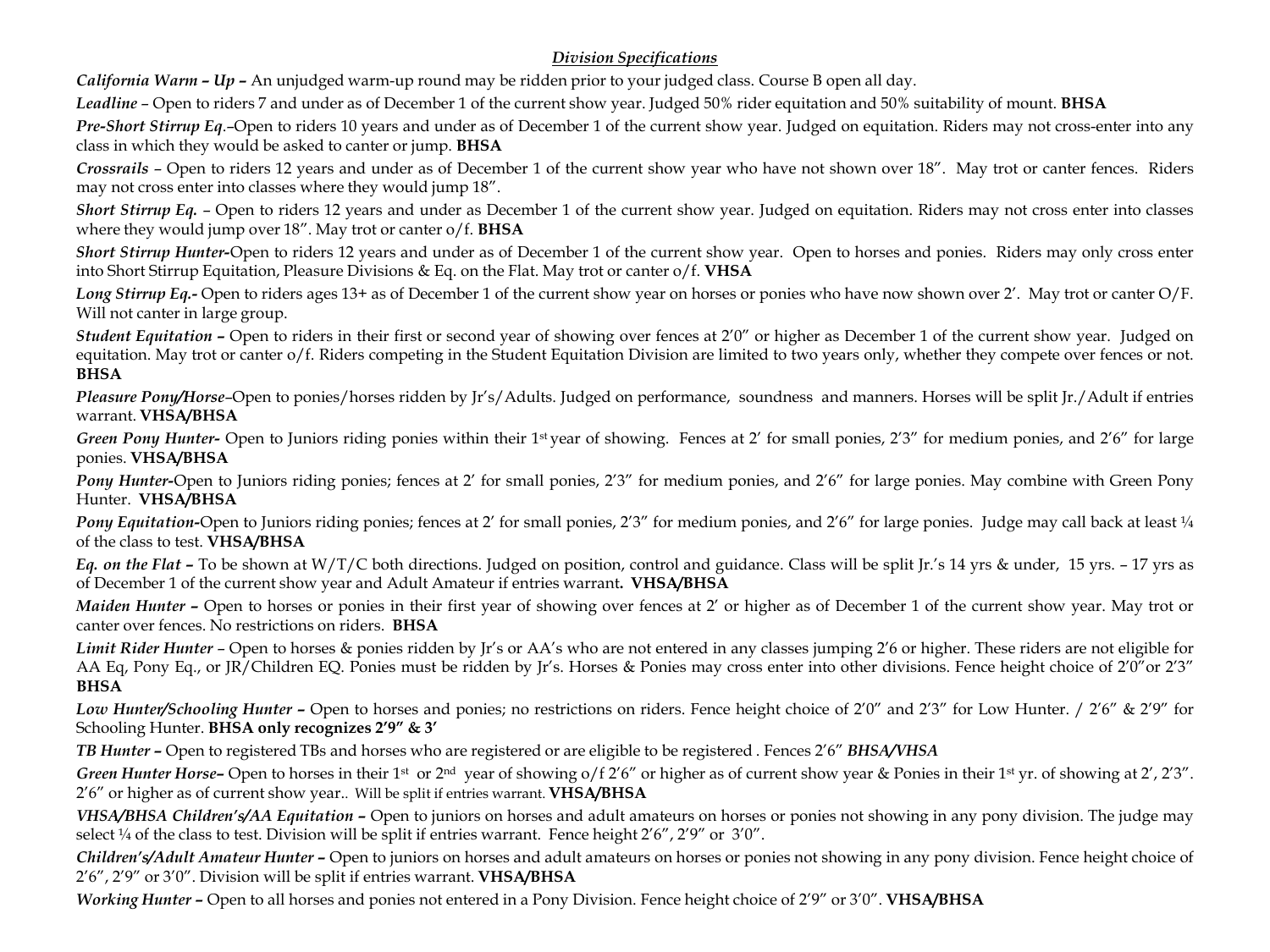#### **HORSE SHOW RULES**

- All exhibitors must wear ASTM/SEI protective helmets with harness fastened at all times while mounted on the show grounds.
- Schooling opens in the show ring at 7AM, the covered ring is open all day. NO LUNGING IN RINGS.
- Current negative Coggins required; please email to eqc[@lowa.org](mailto:bhutchens@lowa.org) or bring to Secretary's Stand for copies
- **Open check or prepayment required to receive numbers.** \$35.00 returned check fee. *No Cash*
- Exhibitors ride at their own risk; Proper attire is required. Jackets may be excused at judge's discretion.
- In all hunter divisions the horse/pony must be shown in over fences classes in order for under saddle points to count towards VHSA year-end awards.
- If a rider falls, they must exit the ring unmounted. Under no circumstances are they to remount in the ring.
- Six ribbons will be awarded in each class. Champion & Reserve ribbons will be awarded in each division. Points will be awarded as follows for VHSA, BHSA & LOW: lst-10, 2nd-6, 3rd-4, 4th-2, 5th-1, 6th-1/2 Champion-10, Res.. Champion-6. Bonus points where applicable.
- Class Specification Every class offered herein, which is covered by the rules and regulations of the BHSA and VHSA rule book will be conducted and judged accordingly. The judge's decision is always final.
- All hunter classes judged on performance including way of going and style of jumping and soundness; manners suitability emphasized in Pony, Children's and Adult Amateur Hunters. All Equitation classes judged on hands, seat, guidance and control.
- Horseshow management reserves the right to refuse any entry, combine, split classes, or change officials.
- Lake of the Woods Association, its employees, officials and volunteers are not responsible for any accident or loss that may occur on the show grounds or Stables property.
- Exhibitors and mounts must remain on Stables grounds while attending the horse show.
- Dogs are permitted on Stables grounds but must be kept on a leash at all times.
- \*\**Please do not* empty your trailer or throw trash out in the parking lot. Manure bin is located at the lower barn for convenient disposal.

#### **HORSE SHOW OFFICIALS**

**Horseshow Manager: Bridget Hutchens Show Secretary: Sarah Stark Show Announcer: Catie Morton Refreshments : May 1: R U Freak N Hungry food truck June 5, September 11, October 2: Burnt Ends BBQ food truck**

*Stall rentals available: \$30/day, bedding included! Reserve via email: EQC@lowa.org* 

#### *25 mph. STRICT SPEED LIMIT IN LAKE OF THE WOODS use Visitor's Lane entrance at security gate*

#### *TRAILER PARKING: 1st paddock on right CAR PARKING: 2ND paddock on right; additional parking further up driveway*

#### **From I-95/Fredericksburg:** Take exit 130B-Route 3

West/Culpeper. Follow approximately 15 miles through Chancellor Battlefield and pass the stoplight at Route 20. Turn left at the next stoplight into LOWA; follow Lakeview Pwy 1.7 miles to Tally Ho Lane on left.

**From Route 29/Culpeper:** Take Route 3 East/Fredericksburg. Follow approximately 15 miles through Lignum and past Germanna Community College. Turn right at the stoplight into LOWA, follow Lakeview Pwy 1.7 miles to Tally Ho Lane on left.

**From Route 20/Orange:** Follow Route 20 through the Wilderness Battlefield to Route 3. Turn left at stoplight onto Route 3. Turn left at the next stoplight into Lake of the Woods; follow Lakeview Pwy 1.7 miles to Tally Ho Lane on left.

*Lake of the Woods horse shows are an associate member of the Virginia Horse Shows Association and the Battlefield Horse Show Association. Individual and horse applications for VHSA and BHSA membership are available at the Secretary Stand. We will gladly assist you with this process.*